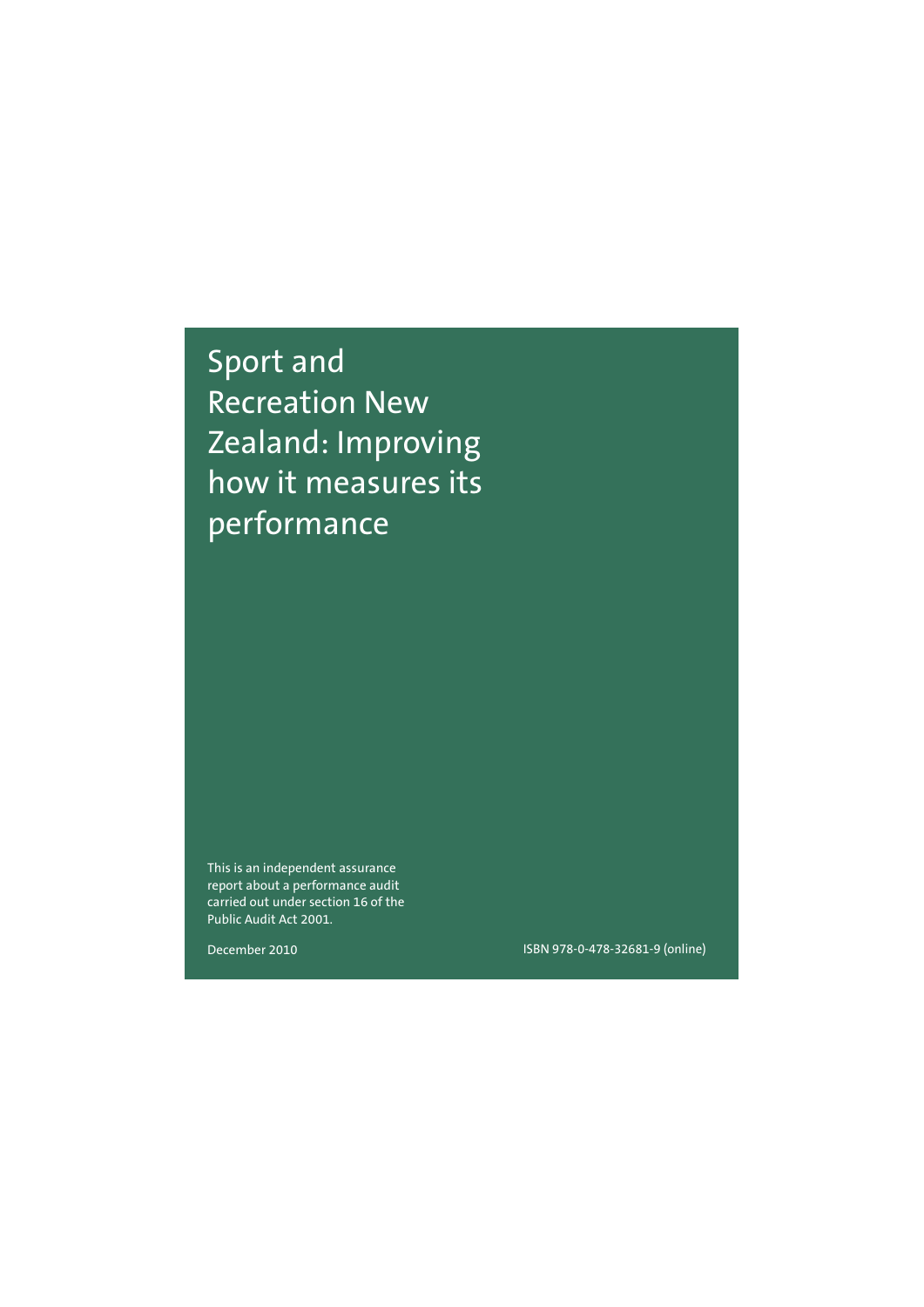# **<sup>2</sup> Contents**

| Auditor-General's overview                                               | 3  |
|--------------------------------------------------------------------------|----|
| Part 1 – Introduction                                                    | 5  |
| The purpose of our audit                                                 | 5  |
| How we carried out our audit                                             | 6  |
| What we did not audit                                                    | 6  |
| Part 2 – Statutory functions and changing priorities                     | 7  |
| Delivering statutory functions                                           | 7  |
| Changing strategic priorities                                            | 8  |
| Part 3 – Improving performance measurement                               | 11 |
| Limited information on overall effectiveness                             | 11 |
| Introducing better performance measurement for well-informed decisions   | 13 |
| Ensuring robust and reliable data collection                             | 15 |
| Creating standardised measures                                           | 16 |
| Integrating ways to gather information                                   | 18 |
| Our views on work to improve performance measurement                     | 18 |
| Appendix – Functions under the Sport and Recreation New Zealand Act 2002 | 21 |
| Figures                                                                  |    |
| 1 - Performance measurement framework                                    | 14 |
| 2 – Criteria for assessing data collection options                       | 15 |
| 3 – Example of linking individual measures to strategic goals            | 17 |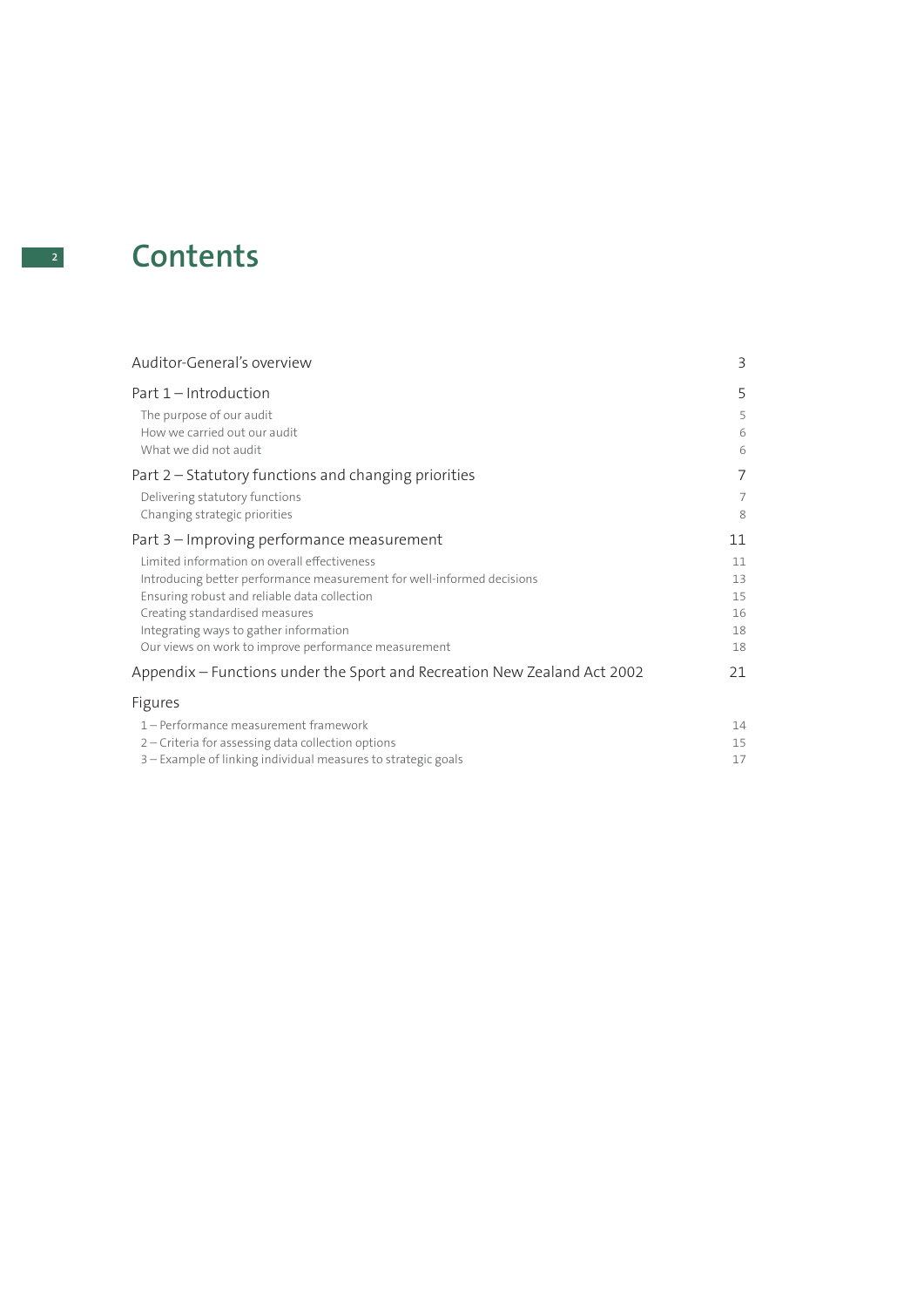## **Auditor-General's overview <sup>3</sup>**

Sport and physical recreation is an important part of New Zealand life. During any week, more than three-quarters of adults participate in at least one sport or physical recreation activity. There are an estimated 15,000 clubs and gyms, and 500,000 volunteers in sport and physical recreation.

Sport and Recreation New Zealand (SPARC) is the government agency responsible for promoting, encouraging, and supporting sport and physical recreation. It invests more than \$70 million for this purpose. Under the Sport and Recreation New Zealand Act 2002, SPARC has 14 functions that support its overarching responsibility (see the Appendix).

My staff carried out preliminary work as part of a performance audit to examine whether SPARC was delivering these 14 functions and how effectively SPARC's activities contribute to increasing participation in sport and physical recreation.

Overall, SPARC had a range of activities that fulfilled its statutory functions. However, my staff were unable to assess how effectively these activities were contributing to increasing participation because the quality of the information about the relationship between SPARC's work and its broader outcomes was limited. SPARC had already identified this as an area for improvement. It was establishing a comprehensive performance measurement framework to provide better information about progress in achieving the outcomes it sought. This work was well under way at the time of our audit.

There was little value to be gained from us continuing to examine the effectiveness of SPARC's activities in increasing participation. Instead, my staff looked at SPARC's work to improve its performance measurement. Better performance measurement is needed for SPARC to give a complete and accurate account of how it uses public funds, to show how its funding investments contribute to its outcomes, and to be accountable for its performance.

Because SPARC was still introducing its new measurement framework at the time of our audit, it was too early to assess the framework's effectiveness. However, it was clear that SPARC knew what its information needs were, had thoroughly considered how to meet these information needs, and was setting up systems to provide the information it needed. Because other government agencies may find it useful, this report describes SPARC's approach to improving its performance measurement.

My staff did not make any recommendations for improvement, but I remain interested in the results of SPARC's improved measurement framework. Within an appropriate timeframe, I plan to follow up on SPARC's efforts to improve how it measures its performance.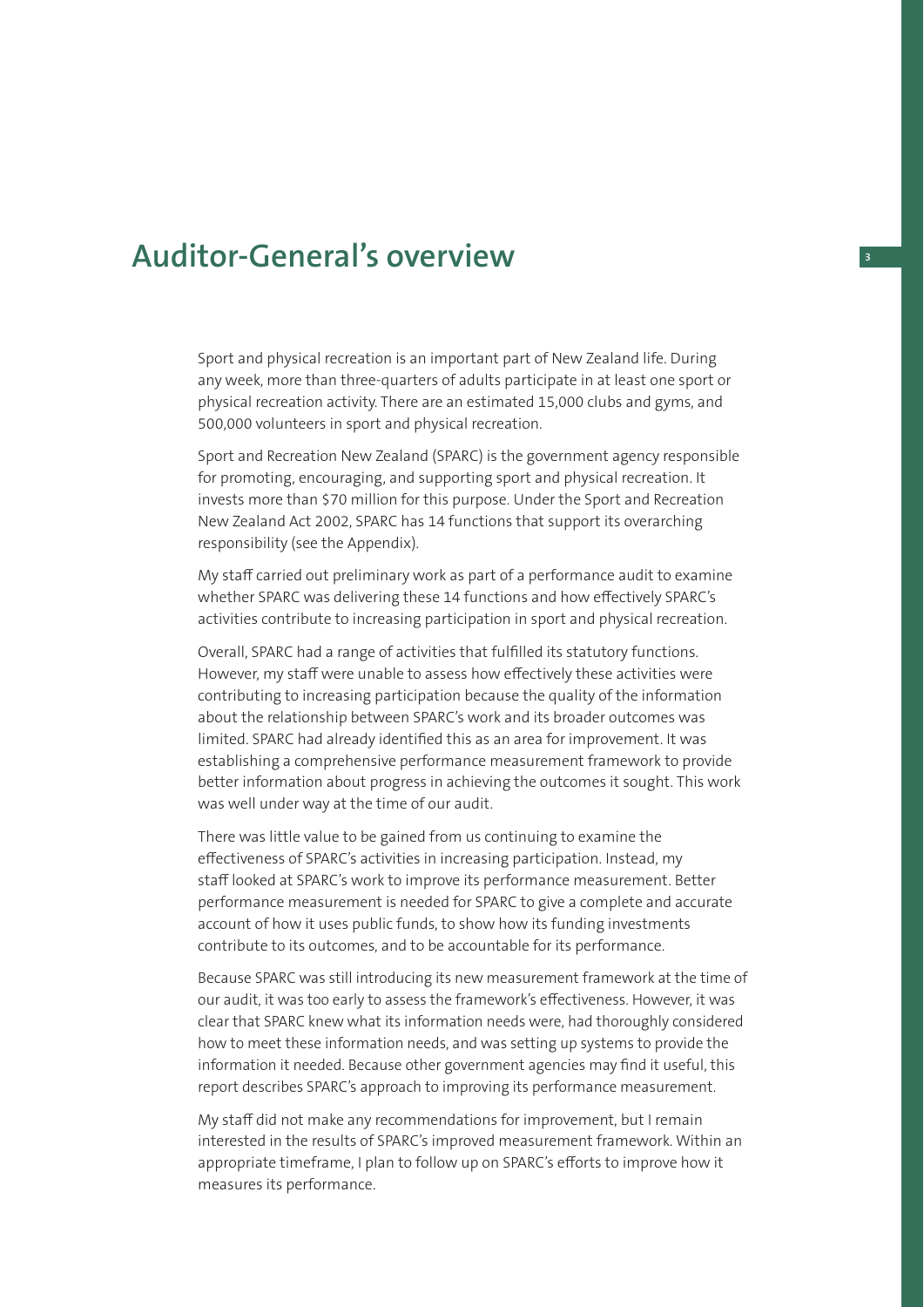I thank SPARC's staff for the information and valuable assistance they provided throughout the audit.

 $ZD0$ 

Lyn Provost Controller and Auditor-General

1 December 2010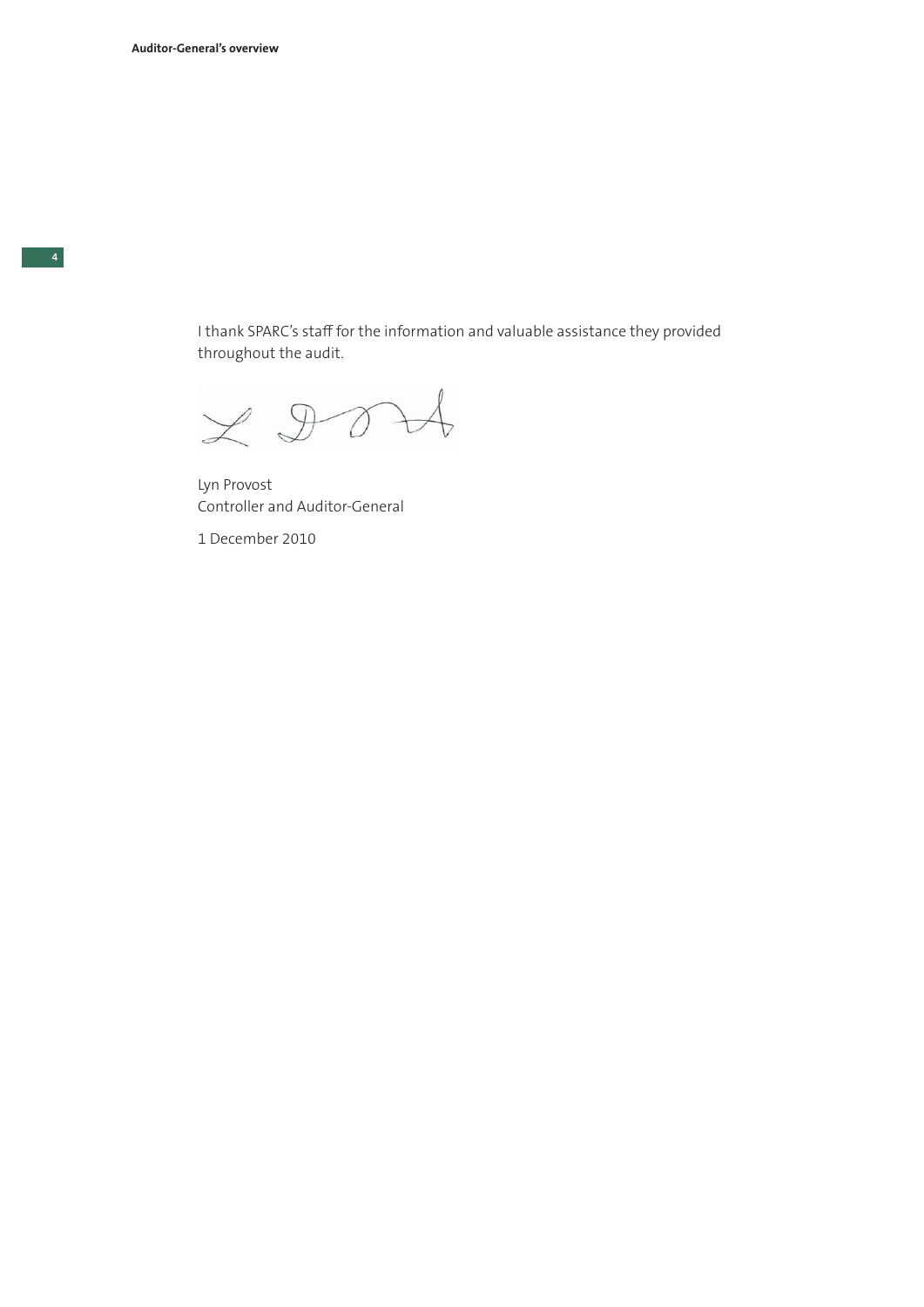## Part 1 **Introduction**

- 1.1 In this Part, we discuss:
	- the purpose of our audit;
	- how we carried out our audit; and
	- what we did not audit.

## The purpose of our audit

- 1.2 We carried out a performance audit to examine the effectiveness of Sport and Recreation New Zealand (SPARC) in improving New Zealanders' participation in sport and physical recreation.
- 1.3 SPARC is the Crown entity responsible for sport and physical recreation. It was set up to promote, encourage, and support sport and physical recreation. SPARC supports high performance sport, but it also has strong interests in supporting community sport and physical recreation. Under the Sport and Recreation New Zealand Act 2002 (the Act), SPARC has 14 functions that support its overarching responsibility (see the Appendix).<sup>1</sup>
- 1.4 We were interested in SPARC's effectiveness in increasing participation because this receives less public attention than SPARC's role in supporting high performance sport. SPARC's work in community sport and increasing participation has the potential to have the greatest effect on the public.
- 1.5 SPARC promotes, encourages, and supports sport and physical recreation by:
	- providing policy advice on sport and physical recreation;
	- "investing" (this is SPARC's term for the funding it provides) in sports and physical recreation organisations, local authorities, schools, and iwi-based organisations;
	- providing capability support and resources to sport and recreation organisations;
	- working with other government agencies; and
	- providing research, education, and examples of good practice to organisations it works with, as well as to the public.
- 1.6 In 2009/10, SPARC invested more than \$70 million to promote, encourage, and support sport and physical recreation. SPARC invested \$35 million in community sport and recreation programmes, and \$38 million in high performance sport. Current areas of focus include creating opportunities for young people, supporting clubs, and improving resourcing of high performance sport. Recently, the Government announced further funding for high performance sport. Over the

**5**

<sup>1</sup> Further information on the range of SPARC's work is available at www.sparc.org.nz.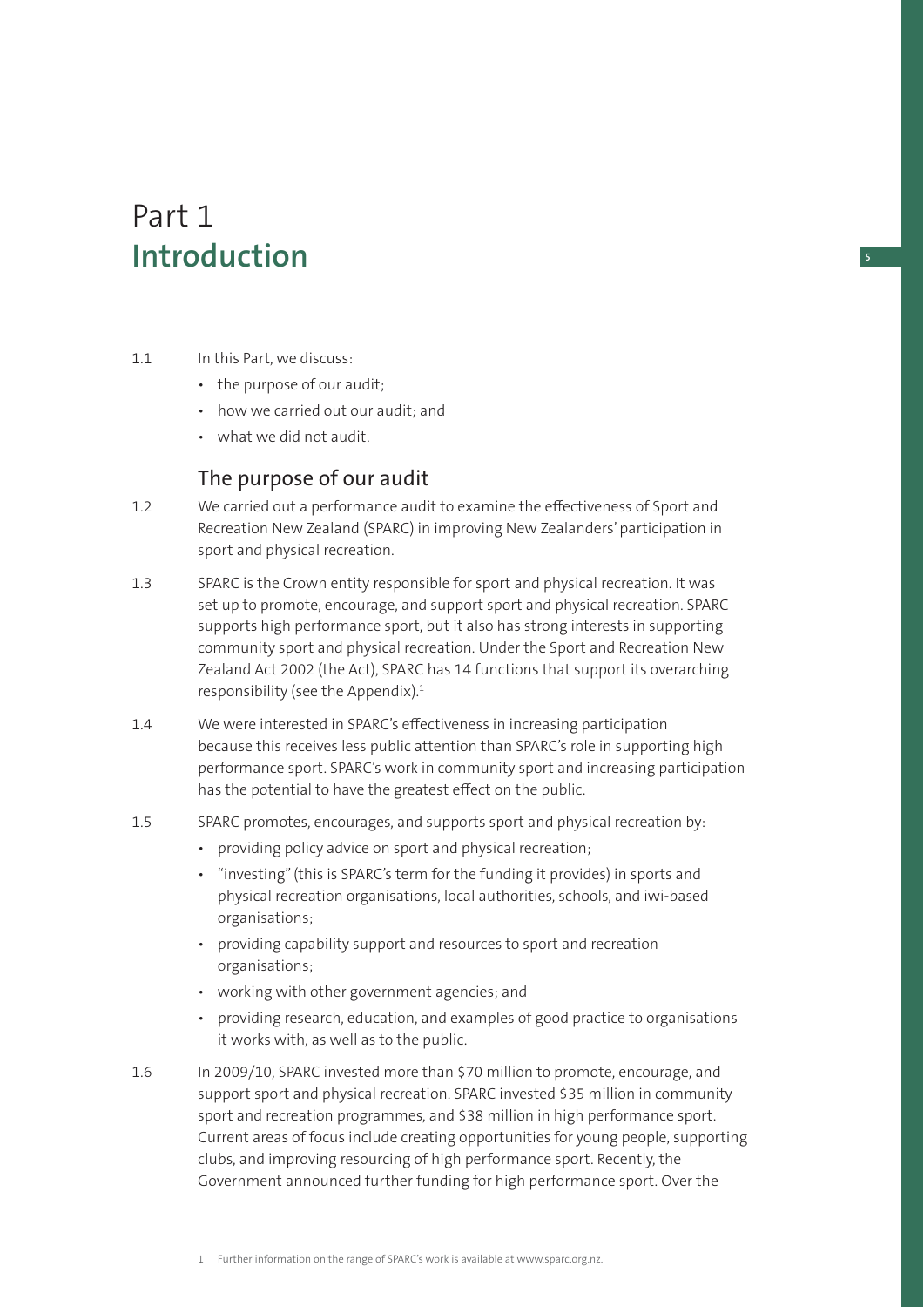next three years, the annual funding for high performance sport will increase to more than \$60 million.

### How we carried out our audit

- 1.7 We planned to assess SPARC's delivery of its statutory functions and then examine relevant programmes and activities to see whether they were effective in increasing participation in sport and physical recreation.
- 1.8 We assessed whether SPARC was carrying out its 14 functions under the Act using a mix of document review, interviews with SPARC staff, and observation of SPARC's contract management system.
- 1.9 As our work progressed, it was clear that SPARC's changing strategic priorities and delivery model altered what SPARC did to fulfil its functions. We also identified that there was limited information on the broader effect of SPARC's activities on participation levels. This combination of changing strategic priorities and lack of information about the effectiveness of SPARC's activities meant there was little value in us further assessing SPARC's programmes to determine their effectiveness in increasing participation.
- 1.10 SPARC was already aware of the need to improve its performance measurement work and was introducing improvements. We considered that this work was critical for SPARC to demonstrate its effectiveness. We decided to focus on this, and report on it in more detail, because it supports our focus on this aspect of transparency and accountability, and because it could be useful for other government agencies.
- 1.11 Our views on SPARC's work to improve its performance measurement were informed by further discussion with SPARC staff, examining relevant documentation, and considering good practice guidance on performance measurement and reporting.

## What we did not audit

- 1.12 The audit did not examine:
	- specific programmes provided by SPARC because, due to changing strategic priorities, several programmes were cancelled, transferred to other government agencies, or on hold pending decisions about the programme's future delivery;
	- whether SPARC's activities supported other government agencies in achieving their outcomes, such as improved health or reduced crime; and
	- SPARC's priorities for funding or decisions on funding allocations.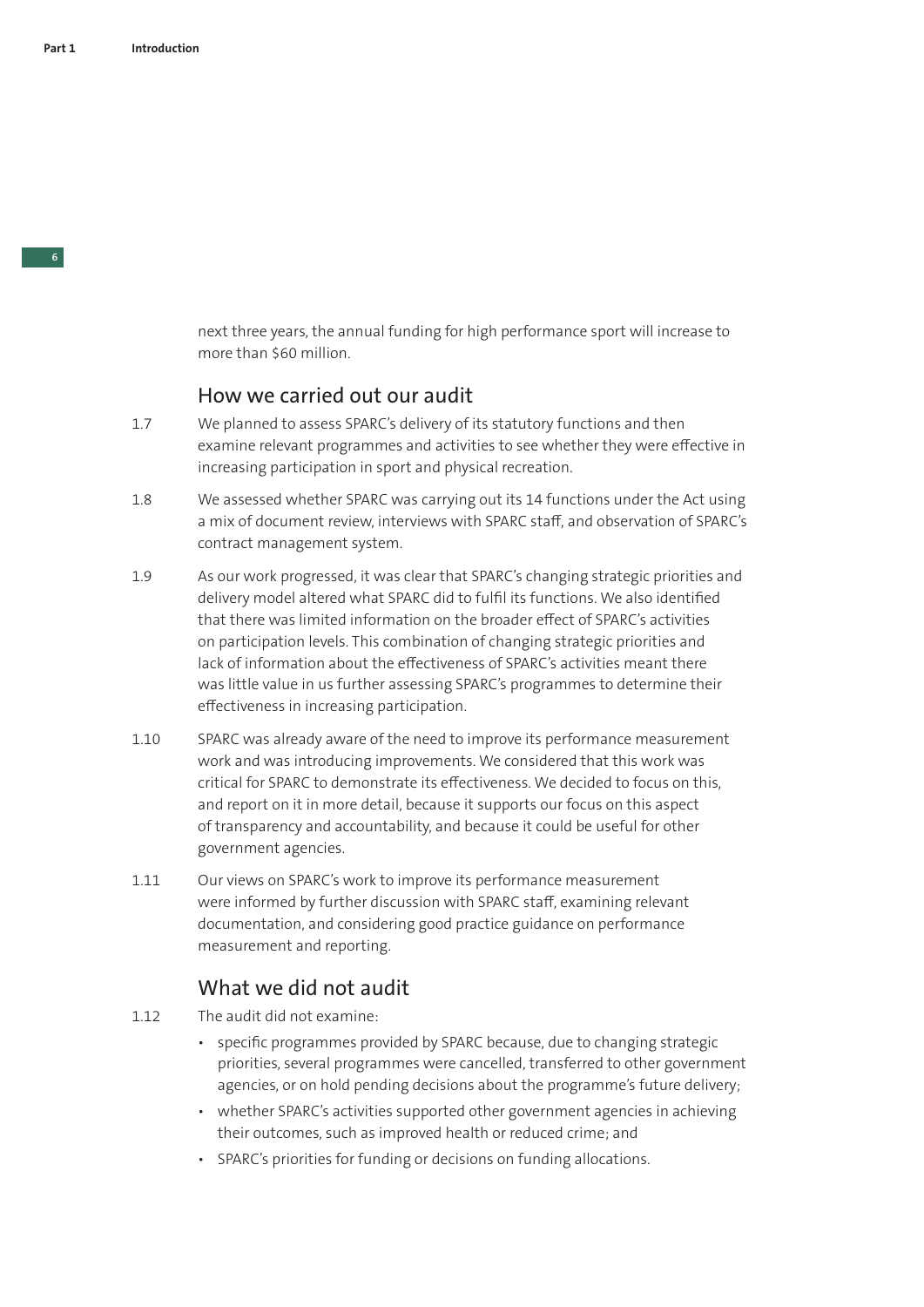## Part 2 **Statutory functions and changing priorities**

2.1 In this Part, we describe SPARC's delivery of its statutory functions and how changing strategic priorities altered what SPARC did to deliver these functions.

## Delivering statutory functions

- 2.2 SPARC provided adequate evidence to demonstrate that it was carrying out its functions<sup>2</sup> under section 8 of the Act to promote, encourage, and support physical recreation and sport. Since it was set up in 2003, SPARC has carried out a range of work to fulfil its statutory functions. In the past seven years, SPARC has targeted different functions at different times.
- 2.3 Two of SPARC's functions under the Act are promoting and encouraging participation from specific demographic groups. Under the Act, SPARC is expected to encourage participation in physical recreation and sport by Pacific peoples, women, older New Zealanders, and people with disabilities.<sup>3</sup> It is also expected to promote and support physical recreation and sport in a way that is culturally appropriate to Māori.4
- 2.4 Although these functions have guided SPARC's work with different demographic groups, SPARC has not limited its work to these groups – for example, young people are a current focus. SPARC had a broad focus on encouraging sport and physical recreation opportunities for all. SPARC considered that this inclusive approach would cover the groups specified in the Act.
- 2.5 Our assessment of SPARC's performance against these functions found that Māori and people with disabilities had been the focus for much of SPARC's work with the groups specified in its Act.
- 2.6 At the time of our audit, SPARC did not have any specific work targeting the other groups mentioned in the Act, such as women, older New Zealanders, and Pacific peoples. However, SPARC was planning some work on women and sport. It had invested in research examining Pacific peoples' perceptions and experiences of sport, and barriers and enablers for participation, to better promote and target sporting opportunities to meet needs. The Push Play programme (on hold at the time of our audit) has also included some targeting of different groups mentioned in the Act at various times.
- 2.7 SPARC told us that it will be working with the organisations it funds to ensure that community programmes encourage participation from the groups specified in the Act.
	- 2 The Appendix lists SPARC's functions under the Act.
	- 3 Section 8(g) of the Act.
	- 4 Section 8(f) of the Act.

#### **7**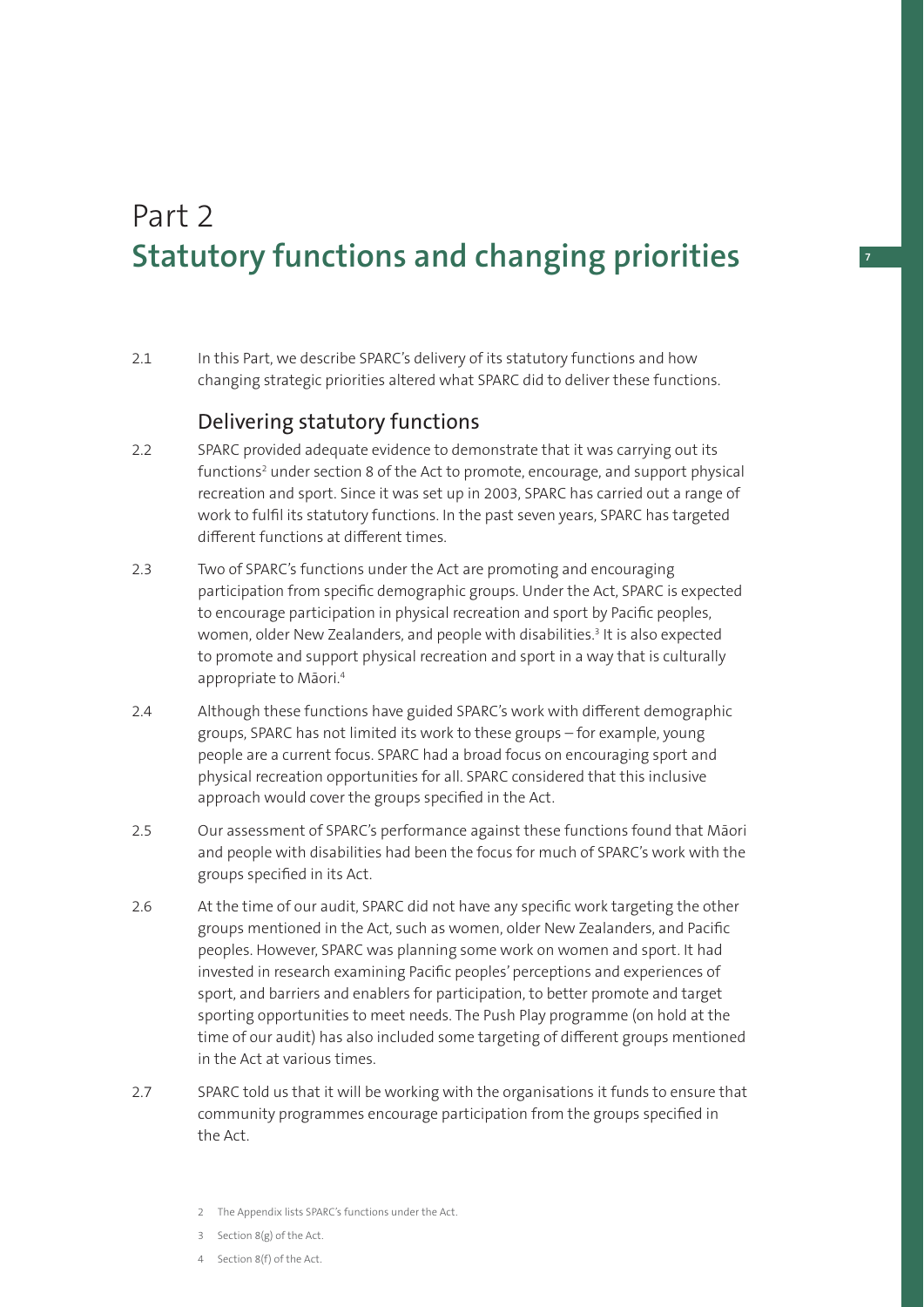- 2.8 It is appropriate that SPARC prioritises how it delivers its functions and the groups it targets through its work. However, if SPARC is relying on mainstream programmes to meet the needs of groups specified in the Act, it needs to be sure that these programmes meet the needs of these groups. This means ensuring that it has adequate information on the participation rates of these groups. We noted that SPARC's information on the participation rates of different groups was variable. Some information was available from national surveys but SPARC did not have data to understand its influence on longer-term trends in participation. This situation was similar for the general population as well. SPARC did, however, plan to improve its information.
- 2.9 At the time of our audit, SPARC was introducing a performance measurement framework (discussed further in Part 3). As SPARC's new performance measurement framework matures, SPARC should have a better range of information to understand trends in participation. We encourage SPARC to ensure that its performance measurement framework will provide useful information about how well the needs of targeted groups are being met so it can adapt and refine its work accordingly.

## Changing strategic priorities

- 2.10 Changing strategic priorities meant that some functions had become less of a focus. Therefore, the work SPARC did to deliver these functions was also changing.
- 2.11 Until recently, promoting the health benefits associated with sport and physical recreation activity was a priority for SPARC. Its work on promoting health benefits was linked to two of its statutory functions.<sup>5</sup> SPARC's 2009 strategic plan noted that, since 2003, SPARC had worked in the wider physical activity and health space. The strategic plan refocused SPARC's work on to core sport and physical recreation activity. This change of strategic direction meant that SPARC's health promotion work became less of a priority. Several programmes were cancelled, some were transferred to other government agencies, and others were on hold pending decisions about the programme's future.
- 2.12 These changes aligned with other strategic changes occurring at SPARC in particular, SPARC's delivery model. Increasingly, SPARC was moving away from providing programmes for other organisations to deliver. Instead, SPARC was using a more indirect, devolved approach of funding other organisations to achieve SPARC's outcomes. SPARC expected that the organisations it funded would demonstrate a clear focus on sport and physical recreation activity, and that the programmes they provided would support SPARC's functions and outcomes.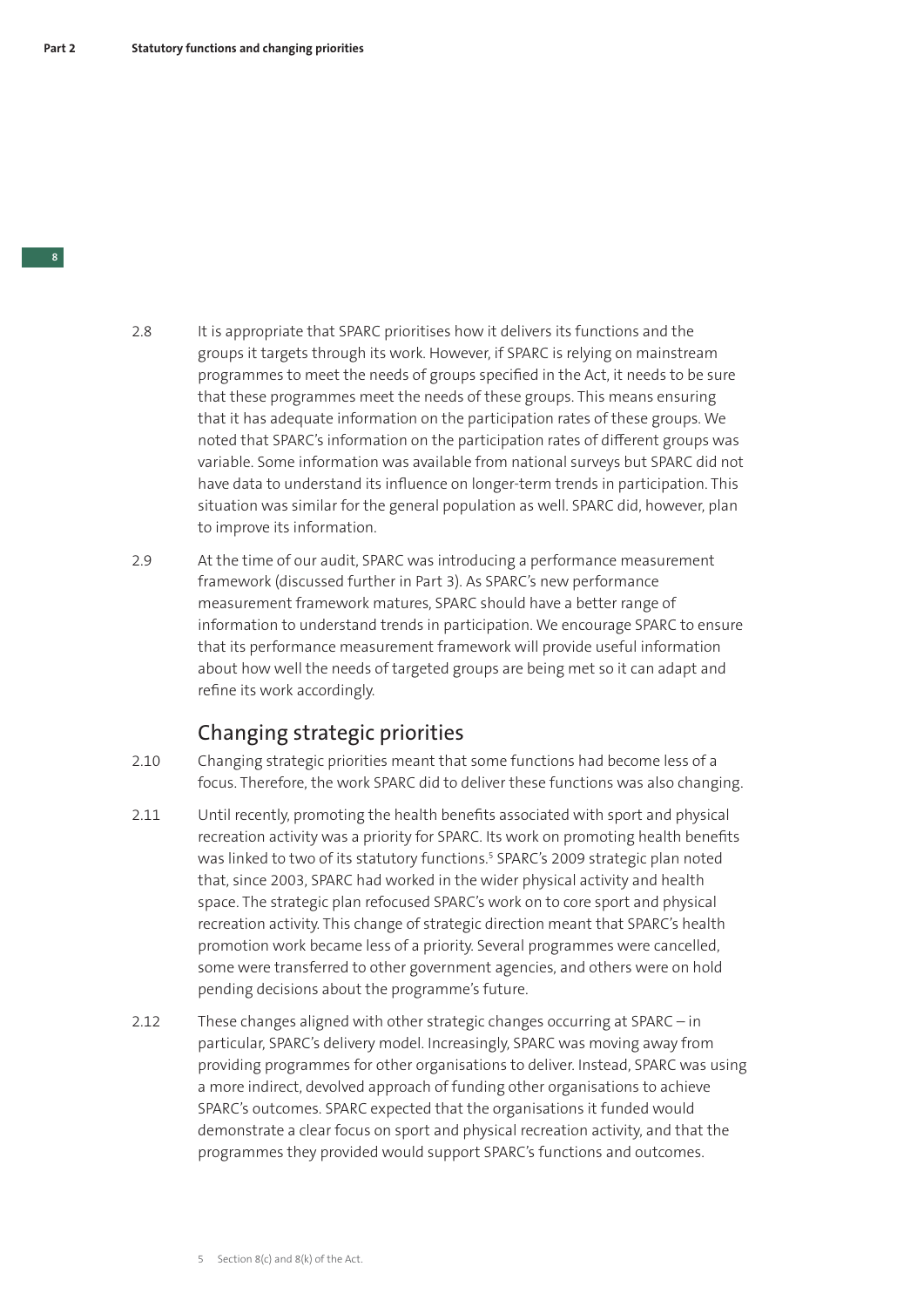- 2.13 SPARC told us that, as its delivery model and strategic direction changed, it still had to consider how it fulfilled its statutory functions. It considered that it could deliver these in different ways. For example, funding arrangements could allow for sport and recreation organisations to continue promoting physical activity objectives for other government agencies such as the Ministry of Health. SPARC had work under way examining the value of sport and the potential benefits from sport. This was a more indirect way of promoting the benefits of physical activity.
- 2.14 Although we were satisfied that SPARC was fulfilling its statutory functions, we noted some tension between some functions (specifically those related to promoting health benefits associated with physical activity) and Government priorities. We encourage SPARC to be mindful of this and to ensure that it continues to adequately deliver its statutory functions.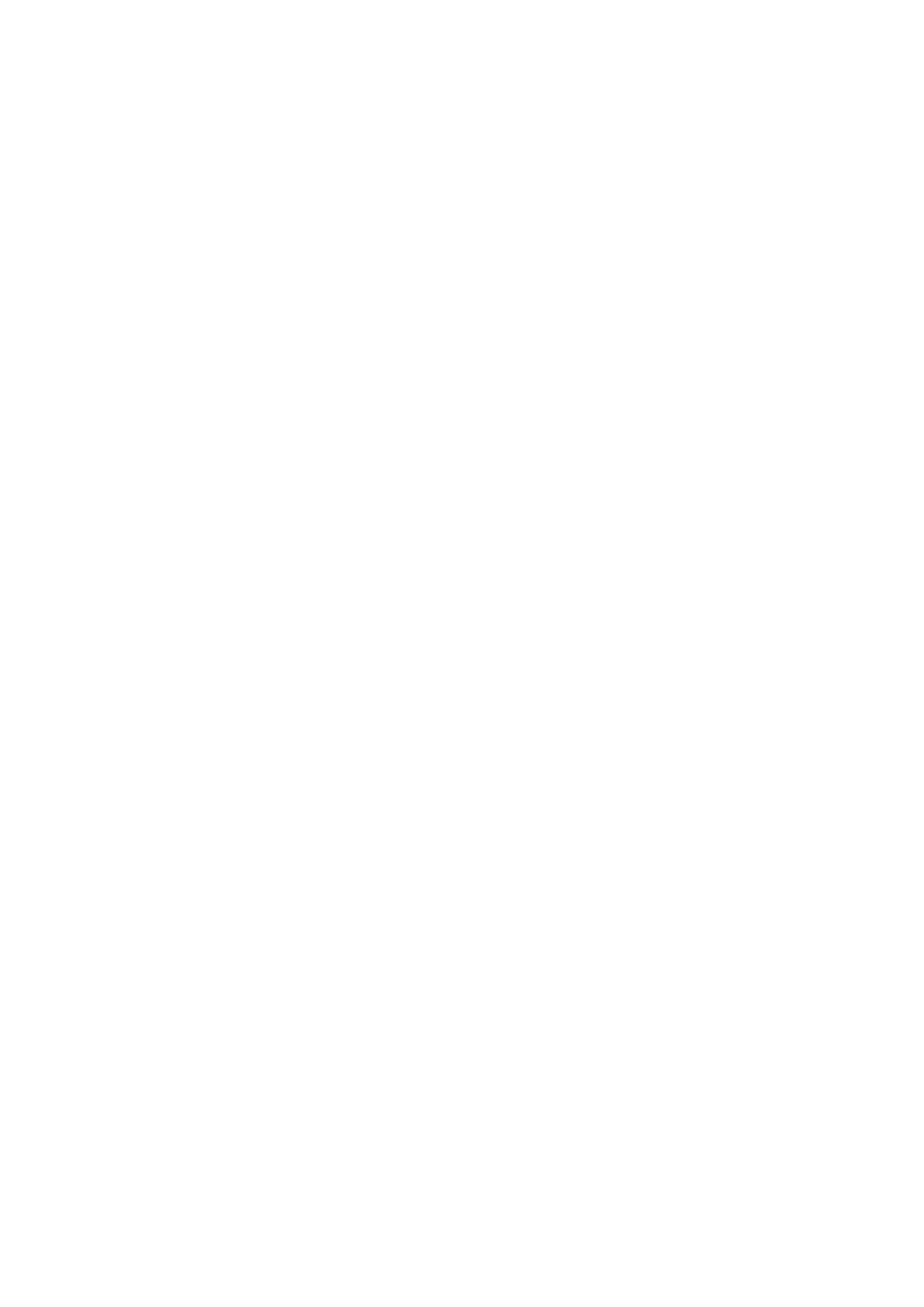## Part 3 **Improving performance measurement**

#### 3.1 In this Part, we describe:

- limitations in the information SPARC had to assess its effectiveness; and
- how SPARC planned to address these limitations with an improved performance measurement framework.
- 3.2 We then discuss important aspects of what SPARC did to create its performance measurement framework. These included:
	- ensuring robust and reliable data collection;
	- creating standardised measures; and
	- integrating ways to gather information.
- 3.3 Finally, we provide our views on SPARC's work to improve its performance measurement.

## Limited information on overall effectiveness

- 3.4 Since SPARC was set up in 2003, it has had a strong focus on evaluating its performance, building progress reviews into its programmes, and examining how it delivered its work. This evaluation work helped SPARC identify how it could improve its performance. However, the work focused on evaluating SPARC's processes or performance in delivering work rather than progress with increasing participation or building capability within the sport and recreation sector. This meant that SPARC had limited information on its effectiveness in achieving its broader strategic outcomes. There was a clear need for SPARC to improve how it assessed and evaluated its performance so that it had a better understanding of what it was achieving.
- 3.5 SPARC was already aware of this need at the time of our audit. It was introducing a comprehensive performance management framework to help it demonstrate its achievements and to inform decisions about its work.

### **How SPARC evaluated its work**

- 3.6 SPARC used a mix of formal and informal evaluation activities to assess the value of its work, identify improvements, and better target its work. SPARC's evaluation activities included strategy reviews, programme evaluations, surveys of sector organisations, surveys of those using SPARC resources, and reviews of its own systems and processes.
- 3.7 It used the results of these activities to refine and better target delivery. For example, an evaluation of a leadership development programme found that it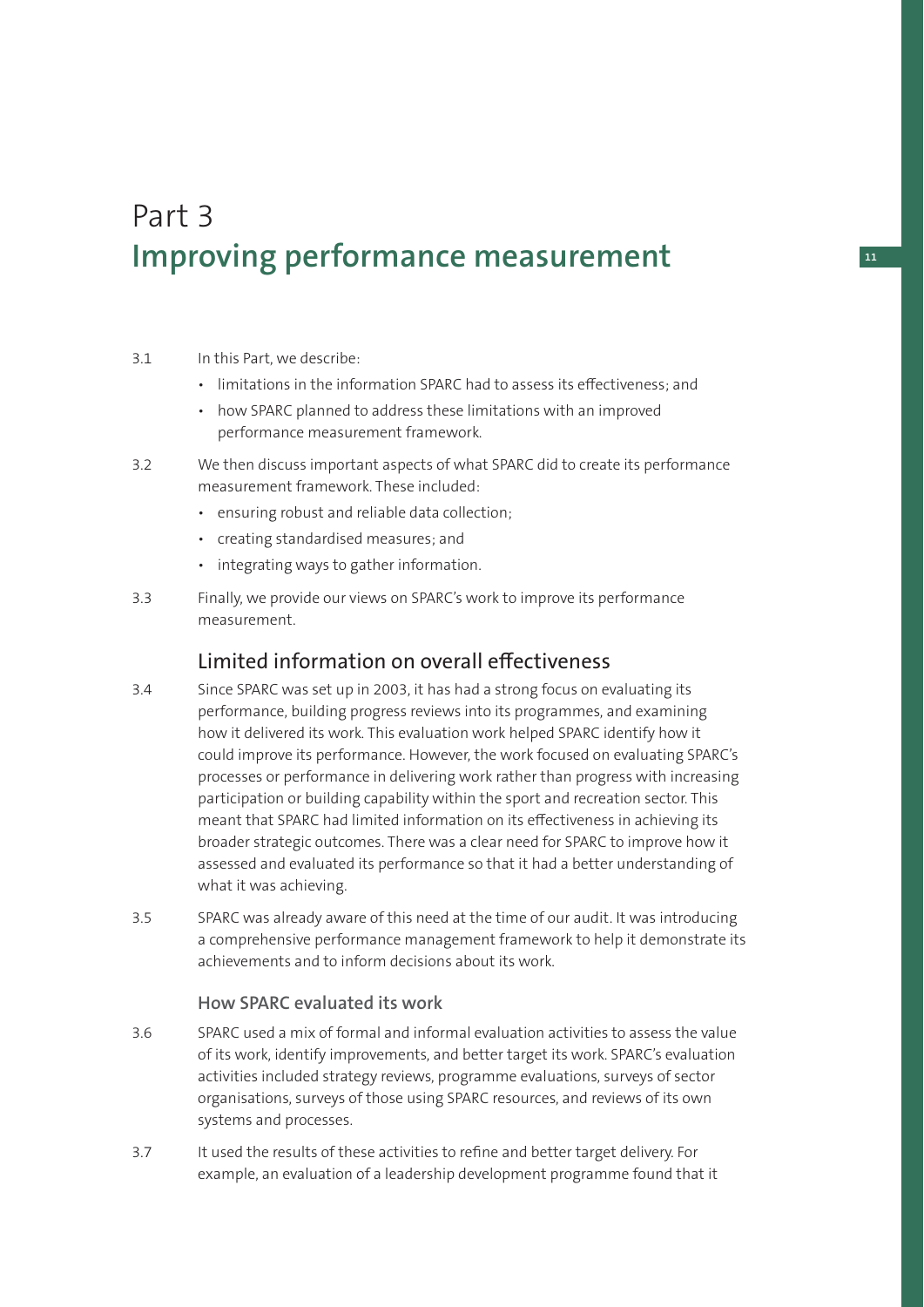was valued by the participants, identified that the coaching component of the programme had not worked well for participants, and made recommendations to improve the programme design.

3.8 Although SPARC had a strong evaluation focus for individual activities, little work was done to combine the results of individual activities into an overall view of progress and increases in participation. Because SPARC's evaluation activities tended to focus on processes or its performance in delivering programmes, it had only basic information about the effectiveness of SPARC's activities in increasing participation. SPARC did not have any long-term trend data on participation rates from the groups specified in the Act, and acknowledged that it had limited evidence of its influence in changing participation for the general population.

### **Challenges for SPARC in evaluating its effectiveness**

- 3.9 We recognise that measuring the effect of SPARC's activities is a complex exercise. Behavioural change – in this case, influencing participation in sport and recreation – is a gradual process, and a long period of time can be needed to see results. Participation rates will also be influenced by factors outside SPARC's control. Many of SPARC's activities have indirect links to increasing participation, so it can be difficult to quantify the effect these activities have.
- 3.10 An example of this is SPARC's work to support and build capability in the sector. Research shows that people look for quality engagements with sports clubs and organisations. Clubs with adequate organisational capability are more likely to provide a positive experience for people and either maintain or grow their membership.
- 3.11 SPARC can measure its work in building organisational capability for example, how participants experience or value its leadership development programmes or how many organisations use its organisational development tool. However, it is much harder to link improvements in organisational capability to increases in participation.
- 3.12 SPARC acknowledged that its ability to demonstrate the effect of its funding activities was mixed. Its agreements with the organisations it funded contained measures for assessing performance. We were told that the quality of these had been poor (for example, the number of measures bore little resemblance to the amount of funding invested), that measures provided minimal information about actual achievements, and that there was minimal monitoring of whether organisations were achieving their targets.
- 3.13 The complexities involved in quantifying the effect of SPARC's activities account, to some extent, for the process and performance focus of SPARC's evaluation. However, this focus meant that there was limited information on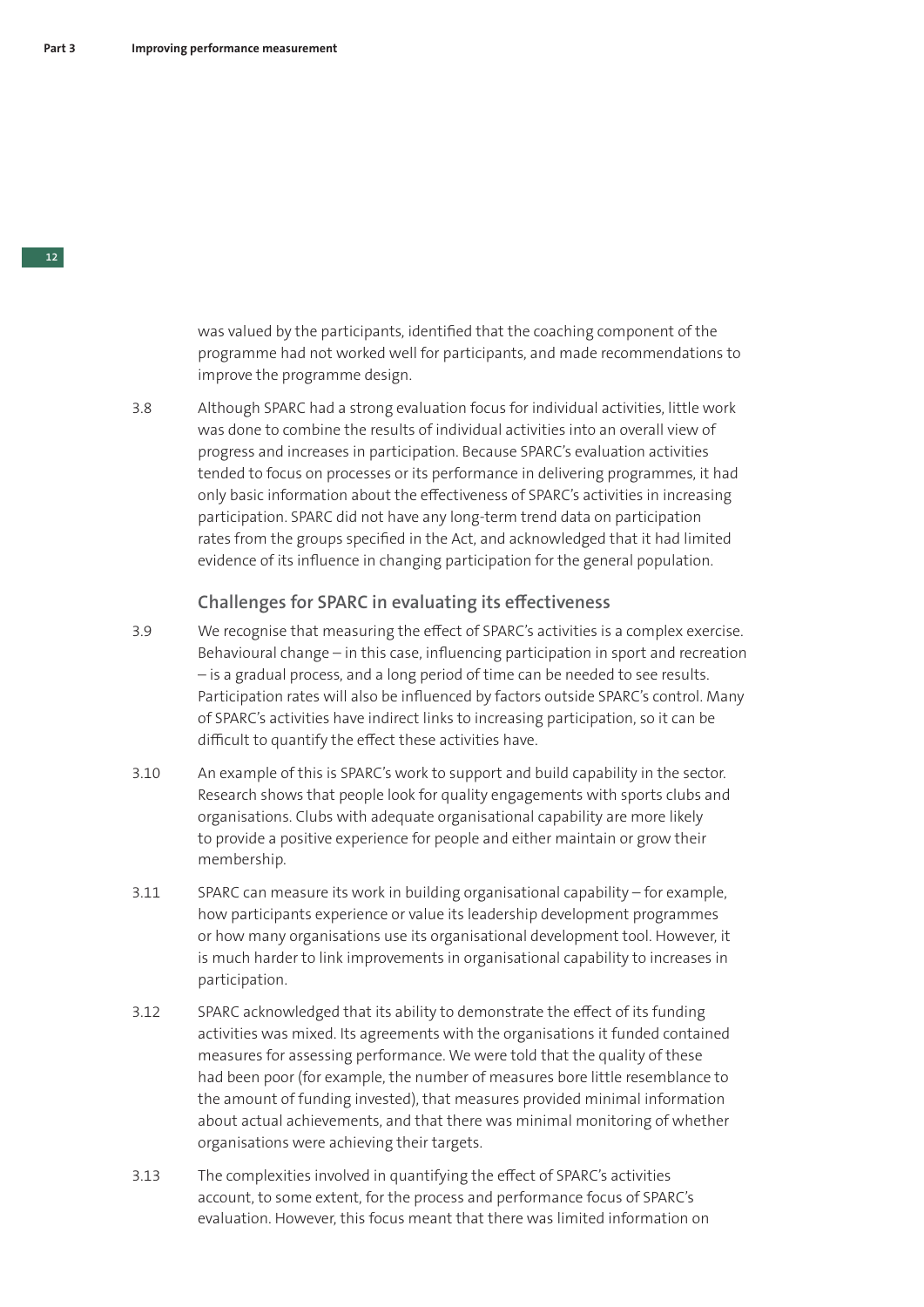the effectiveness of SPARC's activities in increasing participation in sport and recreation. SPARC recognised that it needed better information to demonstrate the value of its work and account for its performance.

## Introducing better performance measurement for wellinformed decisions

- 3.14 SPARC wanted to demonstrate measurable achievements from its work and to gather robust information to inform policy, investment decisions, and business development. To do this, SPARC needed an information-gathering framework that would enable it to assess progress and to identify changing needs.
- 3.15 SPARC created a performance measurement framework so that it could assess its achievements using a solid evidence base and make well-informed decisions about its work. In creating this framework, SPARC:
	- linked its work to its strategic goals;
	- identified the information it needed to demonstrate performance against strategic goals and how it could collect this;
	- planned to measure progress at various intervals;
	- proposed to use different ways to measure progress at these various intervals;
	- established how it would set baselines as a starting point for measuring against; and
	- integrated ways to gather information about challenges and issues in the sport and recreation sector and how to address these.
- 3.16 Figure 1 sets out SPARC's framework for measuring its performance.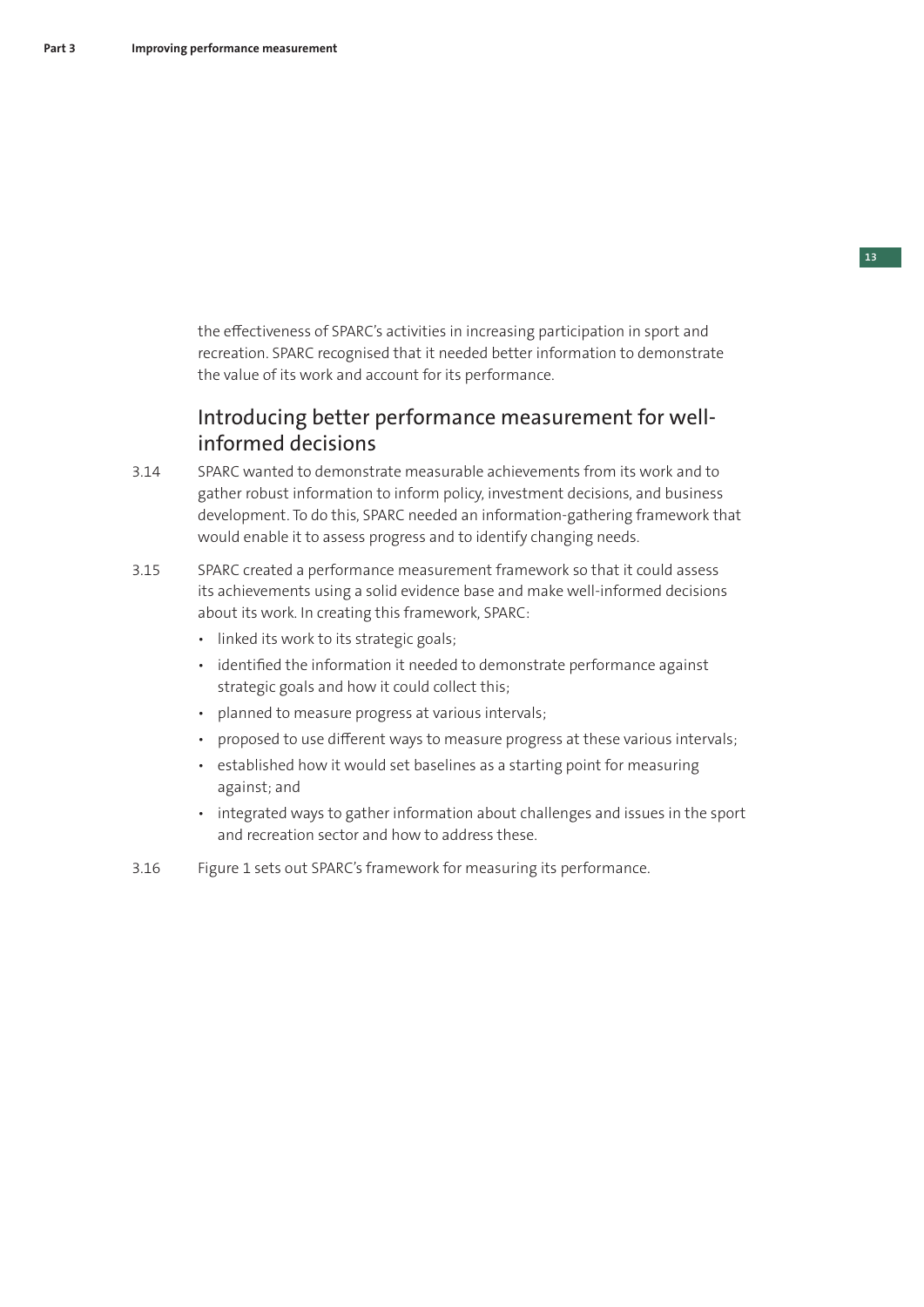#### **Figure 1 Performance measurement framework**

| SPARC's strategy: More kids, more adults, more winners           |                                   |                                                                                                          |                                                                                                                                                      |                                                                                                                                                                                 |  |  |  |
|------------------------------------------------------------------|-----------------------------------|----------------------------------------------------------------------------------------------------------|------------------------------------------------------------------------------------------------------------------------------------------------------|---------------------------------------------------------------------------------------------------------------------------------------------------------------------------------|--|--|--|
| <b>What SPARC</b><br>needed to know                              | When                              | Collecting<br>information in<br>different ways                                                           | Linking<br>information to<br>strategic goals                                                                                                         | Using<br>information for<br>decision-making                                                                                                                                     |  |  |  |
| <b>Strategic information</b>                                     |                                   |                                                                                                          |                                                                                                                                                      |                                                                                                                                                                                 |  |  |  |
| Achievement of<br>strategic goals<br>and outcomes                | Assessed at 4-5<br>year intervals | Surveys                                                                                                  | Surveys<br>selected to<br>provide specific<br>information<br>about individual<br>strategic goals                                                     | Strategic<br>planning<br>Assessing<br>SPARC's<br>performance                                                                                                                    |  |  |  |
|                                                                  |                                   |                                                                                                          | Earlier survey<br>data established<br>baselines                                                                                                      |                                                                                                                                                                                 |  |  |  |
| ⇕                                                                |                                   |                                                                                                          |                                                                                                                                                      | ⇕                                                                                                                                                                               |  |  |  |
| <b>Operational information</b>                                   |                                   |                                                                                                          |                                                                                                                                                      |                                                                                                                                                                                 |  |  |  |
| Progress towards<br>achieving<br>strategic goals<br>and outcomes | Assessed at 1-2<br>year intervals | Reporting<br>from sport<br>and recreation<br>organisations<br><b>SPARC</b><br>performance<br>information | Standardised<br>measures linked<br>to strategic goals<br>incorporated<br>reporting<br>requirements<br>for sport [and]<br>recreation<br>organisations | Evaluating<br>investment<br>decisions<br>Assessing<br>progress towards<br>strategic goals<br>and where<br>changes are<br>needed                                                 |  |  |  |
| ⇕                                                                |                                   |                                                                                                          |                                                                                                                                                      | ⇕                                                                                                                                                                               |  |  |  |
| <b>Contextual information</b>                                    |                                   |                                                                                                          |                                                                                                                                                      |                                                                                                                                                                                 |  |  |  |
| Understanding<br>the sport and<br>recreation<br>environment      | Ongoing                           | Research<br>SPARC work with<br>the sport and<br>recreation sector                                        | Research<br>programme<br>informed by<br>strategic goals                                                                                              | Identifying<br>emerging issues<br>and challenges<br>Understanding<br>what works<br>Informing<br>strategy, policy,<br>and research<br>Identifying<br>where changes<br>are needed |  |  |  |

Source: SPARC.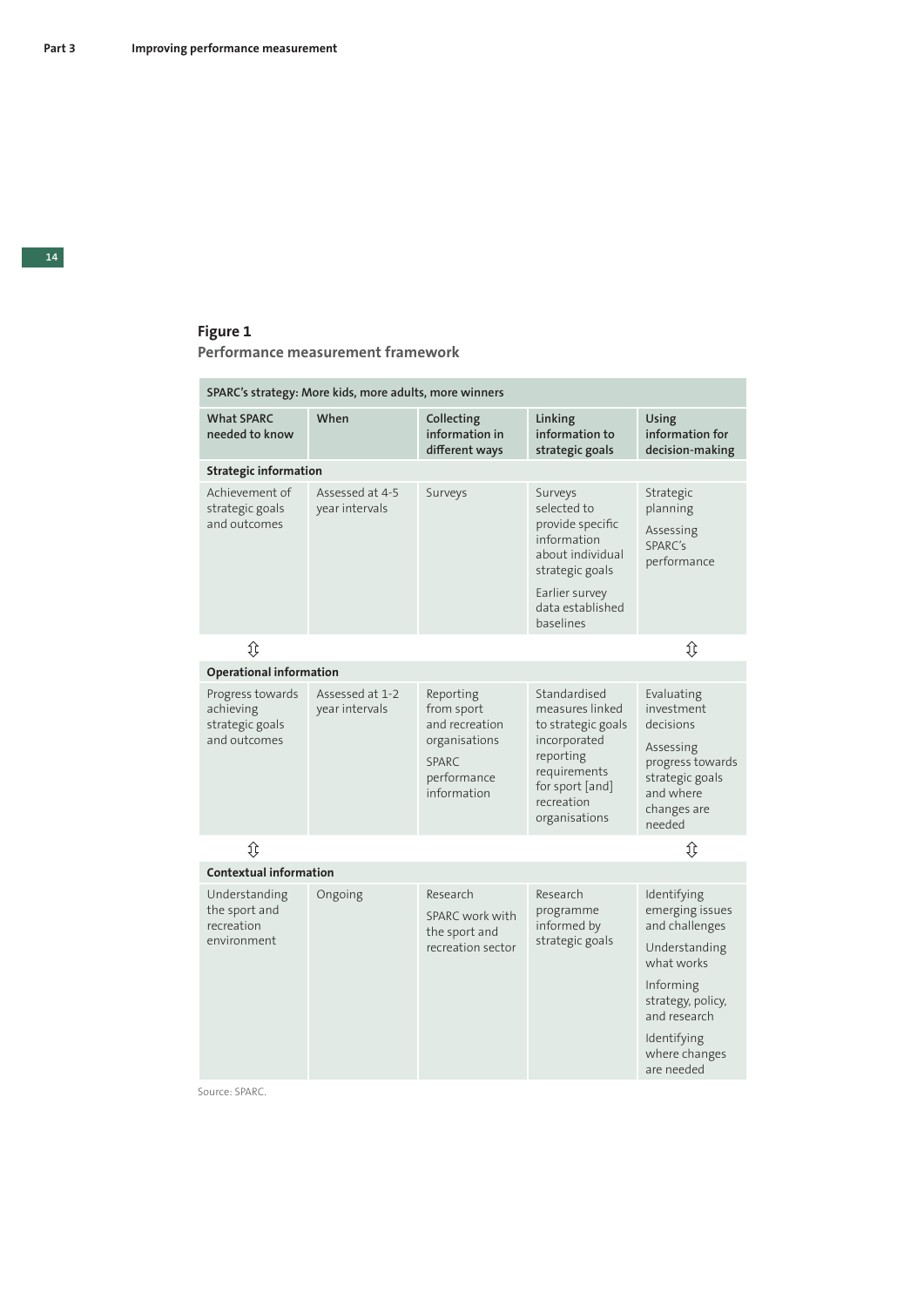## Ensuring robust and reliable data collection

- 3.17 Good practice guidance on performance measurement considers data quality to be the most important factor in creating an effective measurement framework. SPARC had thoroughly considered its information needs. SPARC established what information it needed, how it would collect this information, when the information would be collected, and who was responsible for collecting it.
- 3.18 SPARC identified that it needed different ways to assess whether it had achieved its strategic goals and to assess how well its work was contributing to achieving these goals. These assessments needed to occur at different times. SPARC selected different ways to get information that would enable it to:
	- monitor its strategic goals on a four-yearly basis;
	- track progress towards meeting strategic goals annually; and
	- collect information for business and policy development and investment decisions.
- 3.19 In selecting the ways it would collect information, SPARC considered different options such as national surveys, other agencies' surveys, market research, applied research, information from sports clubs, data from other government agencies such as Statistics New Zealand, and information from its funding arrangements.
- 3.20 It used criteria to assess how well the different options would meet its needs. Figure 2 describes the criteria that SPARC used. SPARC assessed each option for the quality and relevance of the data it would provide, its availability, how often data could be collected, and the cost-effectiveness of collecting the data. From this assessment, SPARC identified existing ways to collect information that would meet its needs, where it needed to create its own way to get the data it needed, and where alternatives might be needed if there was uncertainty about the ongoing use of a particular option.

#### **Figure 2**

| Criterion          | Considerations                                                                                                                                                                 |
|--------------------|--------------------------------------------------------------------------------------------------------------------------------------------------------------------------------|
| Quality            | Will information be robust?                                                                                                                                                    |
|                    | For what purposes will it be suitable?                                                                                                                                         |
| Relevance          | Can the information provided be used to measure goals, targets, and<br>objectives in the strategic plan?                                                                       |
|                    | Does it provide information to track progress, measure performance<br>(internally/externally), and/or provide information on where<br>improvements or changes might be needed? |
| Availability       | Can the tool be used over time and in time periods when information<br>is needed?                                                                                              |
| Frequency          | How often will information be collected?                                                                                                                                       |
| Cost-effectiveness | Is the data provided worth the investment to collect it?                                                                                                                       |

#### **Criteria for assessing data collection options**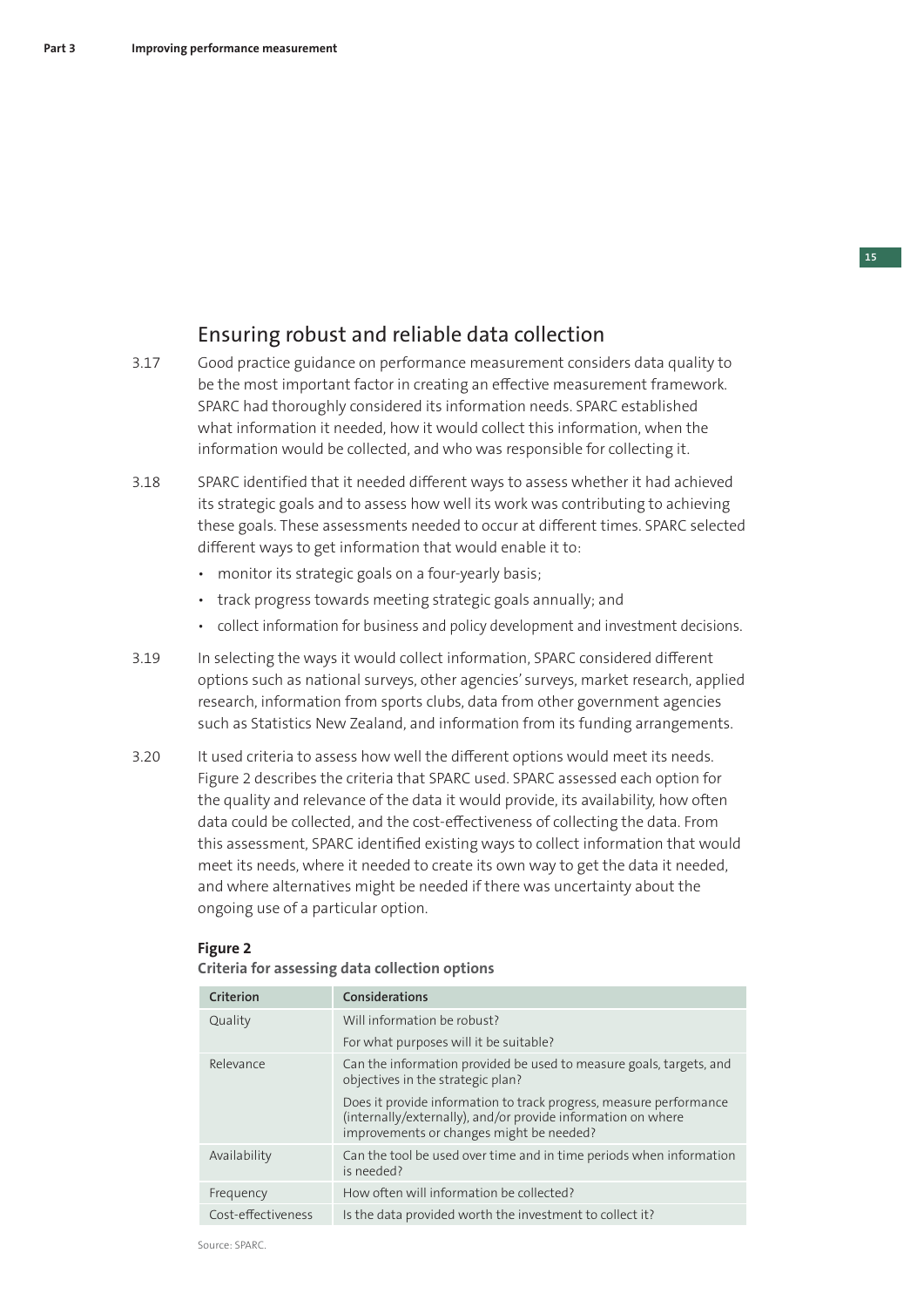- 3.21 SPARC identified that it should maintain responsibility for collecting monitoring information so that it could ensure that robust information was available when it needed it.
- 3.22 As SPARC decided how and when it would collect the information it needed, it established where its baseline data would come from. SPARC planned to use data from national surveys (1997/98, 1998/99, 2000/01, and 2007/08) on New Zealanders' sport and recreational activity for this. Having a baseline was important so that SPARC could assess more current information against this starting point and identify longer-term trends or changes. It could then use this information with the other information it gathered to understand whether its work was achieving the desired results.
- 3.23 In assessing its information needs, SPARC recognised that information from the sport and recreation organisations it funded was a crucial part of its performance measurement framework. SPARC needed consistent information from the organisations it funded and a way of linking this information to its strategic outcomes. To get this, SPARC created standardised measures for use in its funding contracts (see paragraph 3.25).
- 3.24 A challenge for SPARC in getting better information from the organisations it funded was that these organisations did not always have the information technology capability and data collection systems to provide robust and reliable information on participation. At the time of our audit, SPARC was designing a database to improve this. SPARC considered that important factors in designing an appropriate system for data collection were having a person with the right design skills and a good understanding of how the sector worked. At the time of our audit, SPARC's database design work was still in the early stages. We will maintain an interest in the progress of this work.

## Creating standardised measures

- 3. 25 SPARC created standardised measures linked to strategic goals so it could compare results between programmes and over time. SPARC did this so it could make wellinformed decisions about the results of its investments and understand how well these investments supported progress towards longer-term goals.
- 3. 26 SPARC designed standardised outcomes and measures for use in its funding arrangements. SPARC structured its outcomes and measures so that it could see the relationship between inputs, outputs, and programme results, and the link to SPARC's longer-term goals. Figure 3 illustrates these relationships using one of SPARC's outcomes for increasing participation.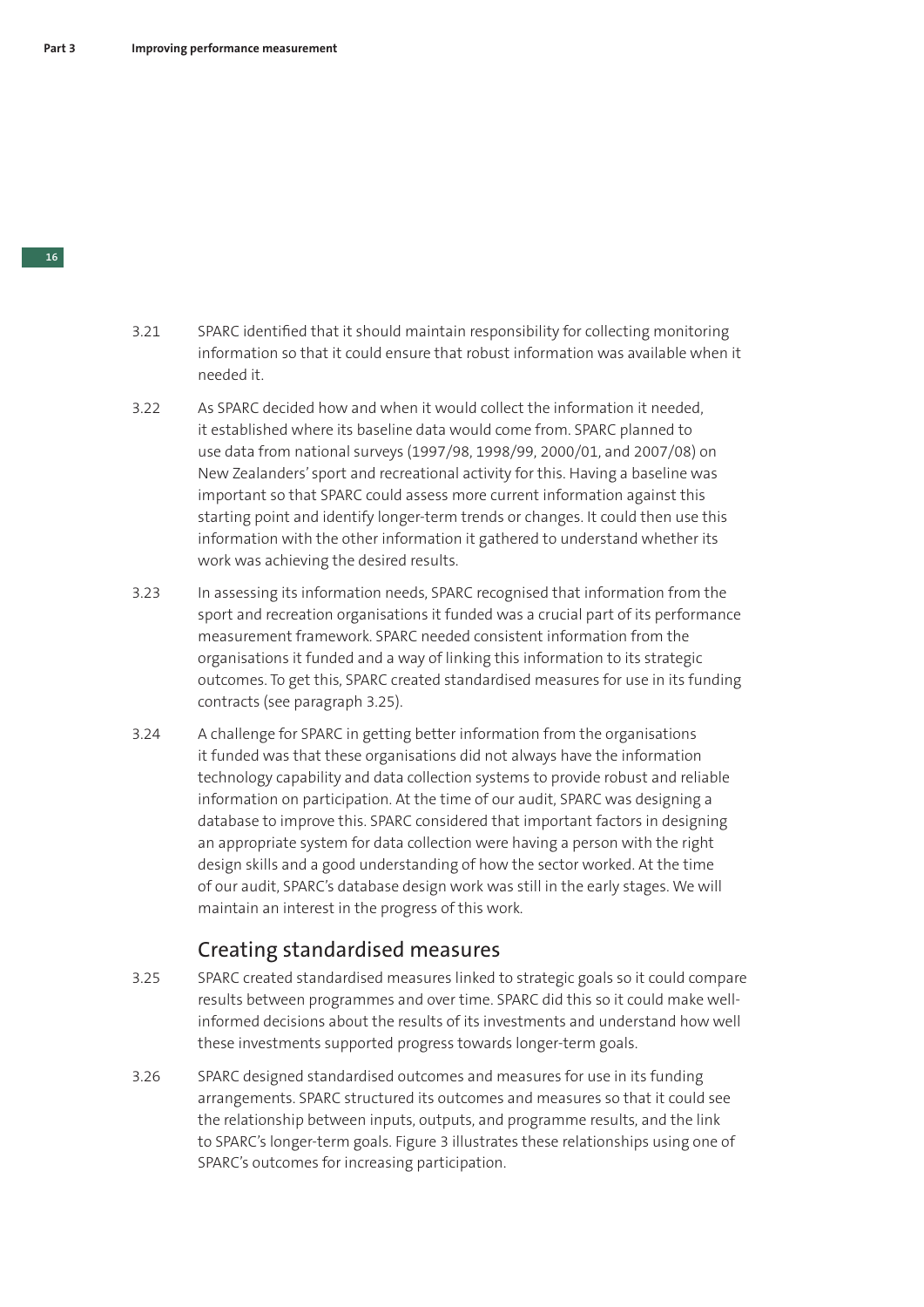#### **Figure 3 Example of linking individual measures to strategic goals**

| Strategic goal                    | More kids in sport and recreation (by 2015)                                                            |
|-----------------------------------|--------------------------------------------------------------------------------------------------------|
| Detailed outcome                  | More young people participating in organised sport through<br>primary schools and secondary schools    |
| Expected change or<br>improvement | Increase in primary-aged students participating in physical<br>education and co-curricular sport       |
|                                   | Increase in secondary-aged students participating in physical<br>education and co-curricular sport     |
| Inputs                            | Investment in strategies and programmes to increase participation<br>in schools                        |
| Outputs                           | Strategies and programmes delivered in schools                                                         |
| Measures                          | X* increase in the number of young people participating in<br>organised sport through primary schools  |
|                                   | X increase in the number of young people participating in organised<br>sport through secondary schools |

\* Note: Actual figures agreed with SPARC and funded organisation to take account of individual factors. Source: SPARC.

- 3.27 This system of linking outcomes and measures supported effective measurement because SPARC identified expected changes or improvements, the target population where change was expected, and the amount of change expected. With this information, SPARC could examine programme efficiency (comparing inputs to outputs), the quality of programmes that were being delivered, and whether the intended programme outcomes had been achieved.
- 3.28 Having a standard system was important for consistency and to allow results to be compared. SPARC created a standardised list of outcomes and a format for measures for staff to use in investment contracts. At the time of our audit, SPARC was introducing these standardised measures. Recently negotiated contracts with regional sports trusts included these standardised measures, and SPARC told us that its contracts with national sports organisations were going through a similar process.
- 3.29 SPARC commented that checking the quality of measures through its routine quality assurance checks and staff training on writing measures were important for ensuring that measurement information requirements in the contracts were robust and would provide the information SPARC needed.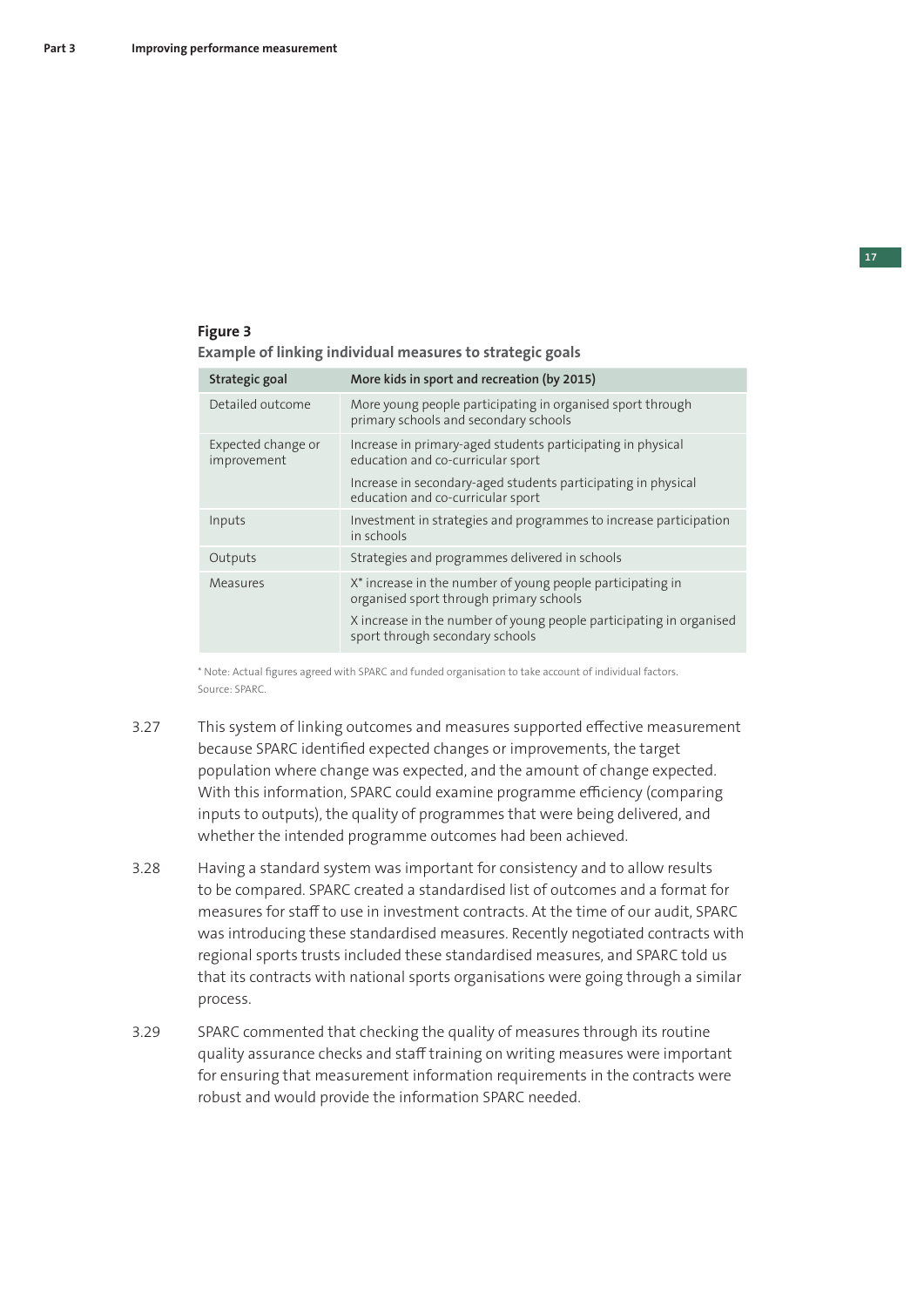### Integrating ways to gather information

- 3.30 SPARC integrated ways to gather information about challenges and issues in the sector. SPARC did this so it could refine its work to better meet sector needs and adapt to changing needs or emerging issues.
- 3.31 Integrating ways to gather information about sector issues was an important part of SPARC's framework. SPARC recognised that it needed information and evidence to understand emerging sector issues to inform its policy, research, and business development work. Demonstrating the value of sport and recreation activities was also important for SPARC.
- 3.32 SPARC's research function was a core component of its performance measurement framework. To gather information on the sector, SPARC planned to use its research grants programme, commissioned research, evaluation and environmental scans, and other information sources.
- 3.33 SPARC refocused its research grants programme to get better alignment with its strategic goals. In making decisions about research grants, SPARC was looking for projects that met SPARC's needs as well as those of the wider sector. SPARC focused this research grants programme on community sport and recreation. Some examples of current research included:
	- identifying drivers for, and barriers to, participation in grassroots football and what these meant for increasing participation in the sport:
	- examining factors influencing participation in outdoor recreational activities and how SPARC could use this information to increase participation in outdoor recreation; and
	- examining how volunteers' experiences can influence long-term intentions to volunteer.
- 3.34 SPARC intended that the results of its research would feed back into considering ways to better meet sport and recreation needs and the longer-term strategic direction of SPARC.

### Our views on work to improve performance measurement

3.35 Because SPARC's performance measurement framework was new, it was too early for us to assess its effectiveness. However, we consider that SPARC has created a comprehensive framework that, when fully established, should provide SPARC with robust information to inform its decision-making and enable SPARC to account for its performance with a solid evidence base.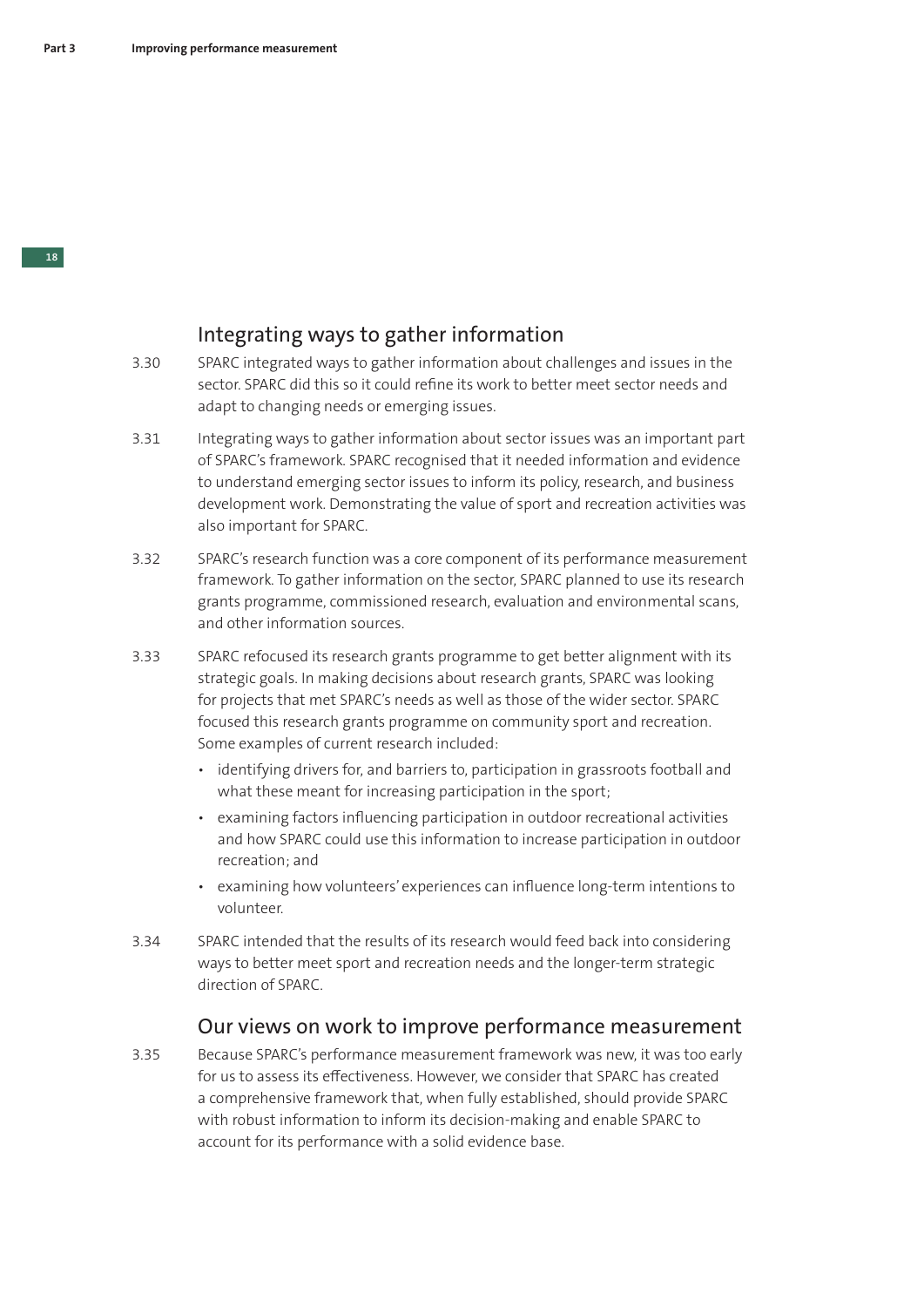- 3.36 It was clear that SPARC knew what its information needs were, had considered how to meet these information needs, and was establishing systems to provide the information it needed to evaluate progress.
- 3.37 We identified several elements of SPARC's framework that should support effective performance measurement. These include:
	- linking activities to strategic outcomes;
	- establishing a base to measure against;
	- ensuring that robust and reliable data is collected;
	- planning for measurement at various intervals (shorter and longer term);
	- creating standardised measures so SPARC can compare results between programmes and over time;
	- using measures that provide information about the relationship between investments and programme results, and the quality of programme results, so that SPARC can assess what has been achieved;
	- incorporating ways of monitoring environmental factors so SPARC can adapt and refine its work in response to changing needs; and
	- considering the cost-effectiveness of measurement activities.
- 3.38 We support SPARC's efforts to improve its monitoring of progress and consider that this is useful work for SPARC to demonstrate the effectiveness and value for money of its investments. We consider that this information is critically important for SPARC to be accountable for its performance, give a complete and accurate account of how it uses public funds, and demonstrate the contribution its funding investments make to its outcomes.